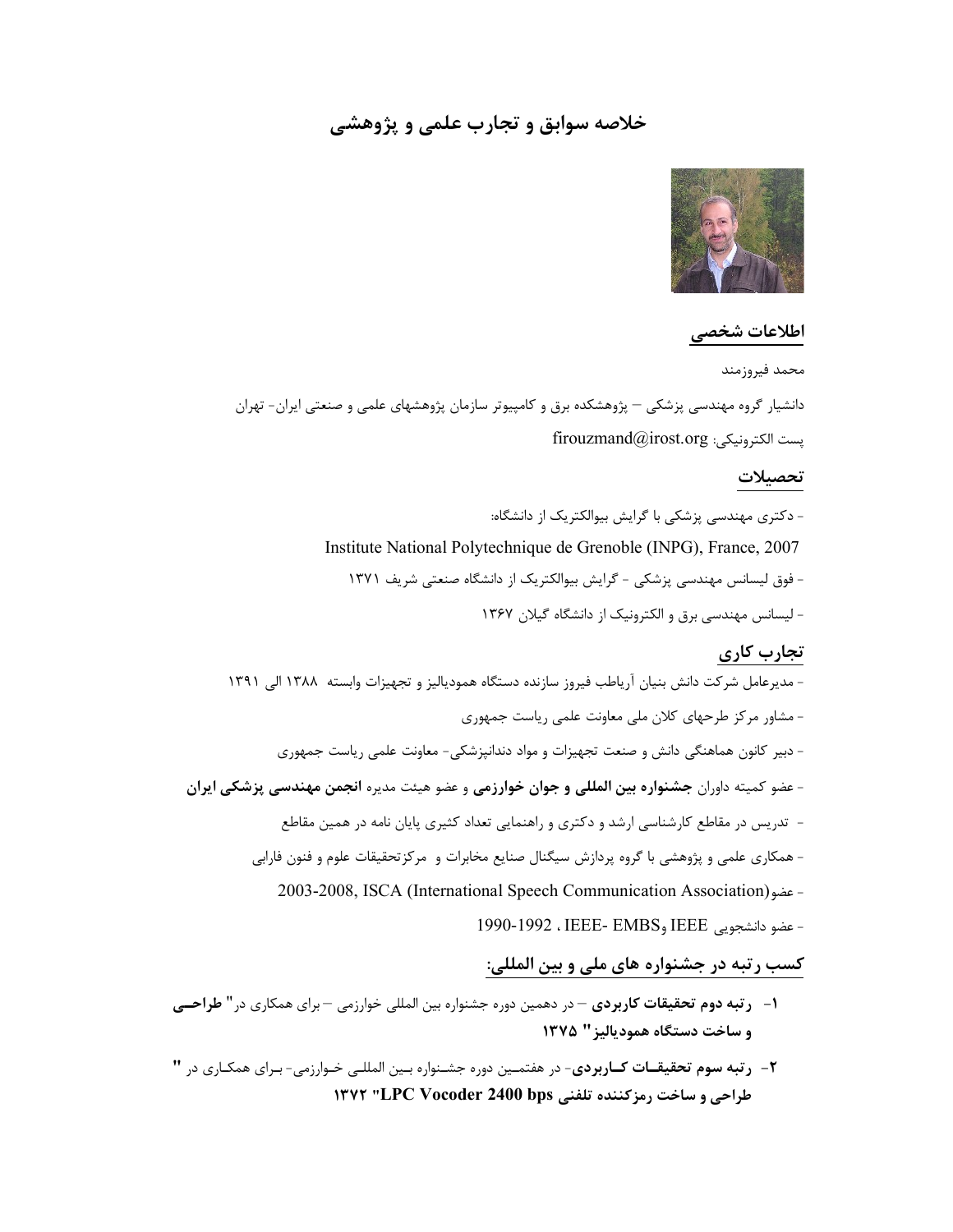- 1- Mousavi S.S, Firouzmand M, Charmi M, Hemmati M, Moghadam M, Ghorbani Y, "Blood pressure estimation from appropriate and Inappropriate PPG signals Using A whole-based method" , ELSEVIER Biomedical Signal Processing and Control, in press 47(2019): 196-206. 2019.
- 2- Alikhasi A,Hamidpour Sh.F., Firouzmand M,, Navid M. Eghbal M., "Prospective comparative study assessing role of ultrasound versus thermography in breast cancer detection", Jornal of Breast Disease 0 (2018) 1–6, IOS Press, DOI 10.3233/BD-180321, 2018.
- 3- Lashkari AE, Firouzmand M, Developing a toolbox for clinical preliminary Breast Cancer Detection in different views of Thermogram Images using a set of supervised Classifiers, Scientia Iranica, Volume 25, Issue 3: 1545-1560, May and June 2018.
- 4- Lashkari AE, Firouzmand M, Early Breast Cancer Detection in Thermogram Images using AdaBoost Classifier and Fuzzy C-means Clustering Algorithms, Middle East Journal of Cancer,7(3): 113-124, July 2016.
- 5- Lashkari AE, Firouzmand M, Pak F. Full Intelligent Cancer Classification of Thermal Breast Images to Assist Physician in Clinical Diagnostic Applications. **Journal of Medical Signals and Sensors**. January March issue of Journal of Medical Signals & Sensors (JMSS), Vol. 6 No.1, pp. 12-24, 2016.
- 6- Lashkari AE, Firouzmand M., Breast thermal images classification using optimal feature selectors and classifiers, The Journal of Engineering ( JOE), doi: 10.1049/joe.2016.0060, April 2016
- 7- Dejagah B., Firouzmand M., Relative Blood Volume Monitoring During The Hemodialysis Process With Otical Method, International Conf. on new research in science and engineering, Tehran- Iran, June 2016.
- 8- Lashkari AE, Firouzmand M, Pak F. Full Automatic Classification of Suspiciouse Areas in Breast Thermo Images for Early Cancer Detection, Irainan Journal of Biomedical Engineering, Vol 9, pp.71-84, 2015.
- 9- M. Firouzmand, R. Aghaei, Self-synchronized digital audio watermarking using discrete wavelets transform and singular value decomposition, in American **Journal** of Computation, Communication and Control (AJCCC), Vol. 1, No. 2, 2014, pp. 42- 49. Published online August 30, 2014 (http://www.aascit.org/journal/ajccc).
- 10- M. Nouri, E. Firouz Far, A. Arasteh Nodeh, M.Firouzmand, Application Fluent software In the simulation Two- dimensional and three-dimensional heat transfer arm In ambient temperature of 10  $\degree$ C, in **Journal** of Applied mathematics in Engineering, Management and Technology, special issue in Management and Technology, Sep. 2014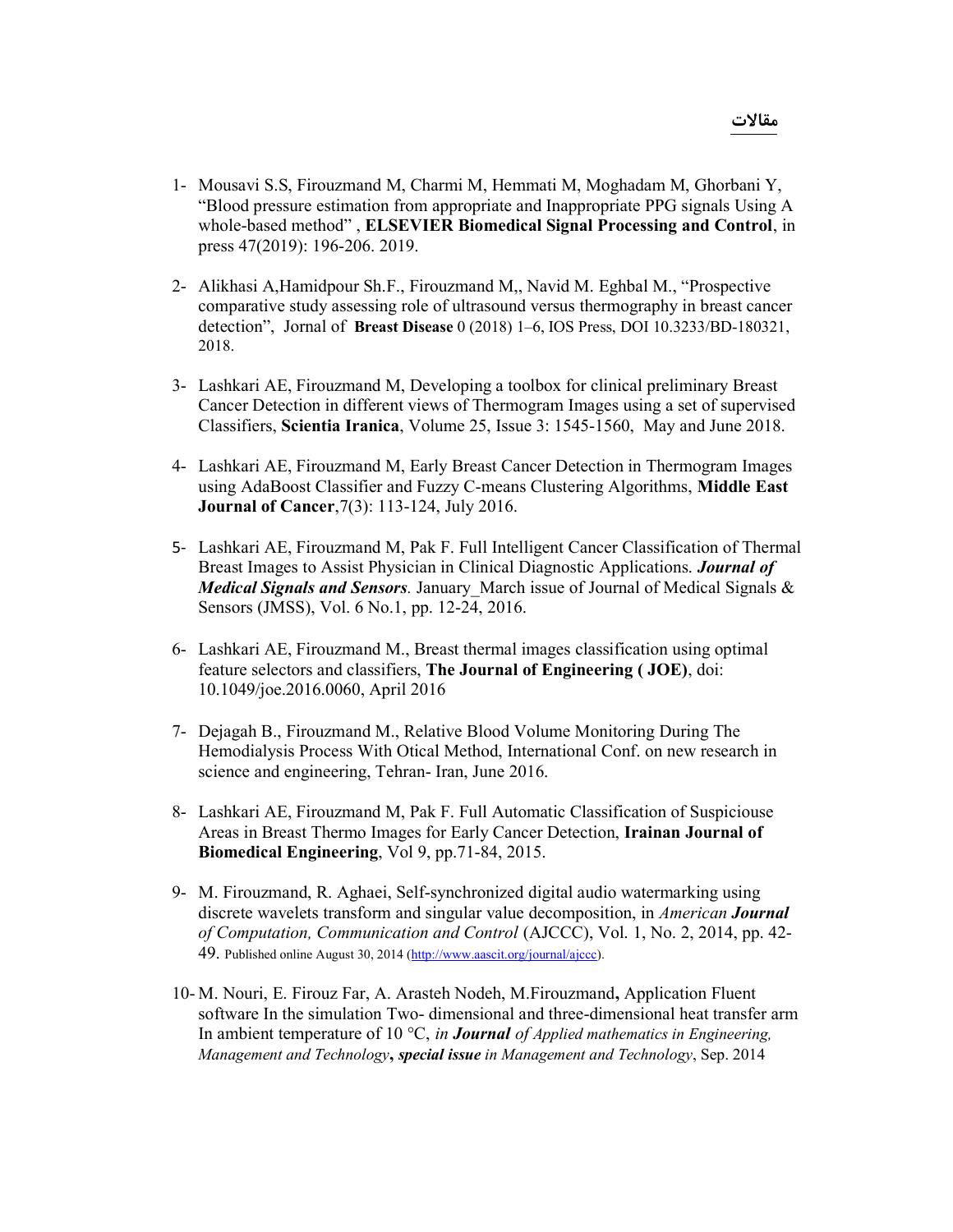- 11- Mehdi Ghorbani, M. Firouzmand, Detection of Copy-Move Forgery using Haarlike features", in IPASJ International Journal of Computer Science (IIJCS) ISSN 2321- 5992, Vol. 2, Issue 1, January 2014.
- 12- Kimia Bolouri, Mehdi Javanmard, Mohammad Firouzmand, Camera Identification Algorithm Based on Sensor Pattern Noise Using Wavelet Transform, SVD / PCA and SVM Classifier, Journal of Information Systems and Telecommunication (JIST), Vol. 1, No. 4, October - December 2013
- 13- Mehdi Ghorbani, Mohammad Firouzmand, Ahmad Farahi, Reduced Time Complexity for Detection of Copy-Move Forgery, Majlesi Journal of Multimedia Processimg (MJMP), Vol2, No.4, Dec. 2013
- 14- Gholam Reza Abedini, Mohammad Firouzmand, Seyed Ali Razavi Ebrahimi, Recognition and counting of WBC using wavelet transform, International Journal of Emerging Trends & Technology in Computer Science (IJETTCS), Vol. 2, Issue 5, September – October 2013
- 15- Hamid Akramifard (Student), Mohammad Firouzmand, Reza Askari Moghadam, "Extracting, Recognizing, and Counting White Blood Cells from Micrposcopic Images by Using Complex-valued Neural Networks", **Journal** of Medical Signals & Sensors (JMSS), Vol. 2, Issue 3, Jul-Sep 2012
- 16- Hamid Akramifard, Reza Askari Moghadam, and Mohammad Firouzmand, Edge Detecting and Partitioning by Comparative Gradient, IACSIT International Journal of Engineering and Technology, Vol. 4, No. 2, April 2012
- 17- Gholamreza Abedini, Mohammad Firouzmand, and Ali Razavi, Recognition and Counting of WBCs using Wavelet Transform, The second international symposium on Imaging and Signal Processing in Health Care and Technology (ISPHT 2012), Baltimor- USA, May 2012.
- 18- Alipour- Ayat- Firouzmand , A New Adaptive Statistical-Neural Method for Identifying Non-Linear Transmitter Functions in Radio Channel, Journal of WASET : World Academy of Science, Engineering and Technology, No.77, pp: 1097-1100, 2011.
- 19- Ghorbani- Firouzmand- Farahi , DWT-DCT (QCD) Based Copy-move Image Forgery Detection, 18<sup>th</sup> Int. Conf. on Systems, Signals and Image, June 2011.
- 20- Reza Hemmati Barogh, Mohammad Firouzmand, Reza Askari Moghaddam, Integrate Background Modeling by Gaussian Mixture with a Kalman Filter forDetection and Tracking of Aerial Targets, 3rd International Conference on Computer Modeling and Simulation (ICCMS 2011), India- Mumbai, ,January 2011.
- 21- H. Pournader, M. Firouzmand, A new digital image watermarking using wavelet transform domain, in International Conference on Digital Image Processing, ICDIP 2010, Singapore, Feb. 2010.
- 22- M. Sabet, M. Firouzmand, Neural Based Approach for Fast Retrieval of Symbolic Images in Database, in International Conference on Machine Vision, ICM 2009, Dubai, December 2009.
- 23- M. Firouzmad, L. Girin, Long-Term Flexible 2D Cepstral Modeling of Speech Spectral Amplitudes, in Conf. ICASSP 2008, USA, March 2008
- 24- L. Girin , M. Firouzmand, S. Marchand, Perceptual Long- Term Variable-Rate Sinusoidal Modeling of Speech, IEEE Transcation on Audio, Speech, and Language Processing,15(2), March 2007.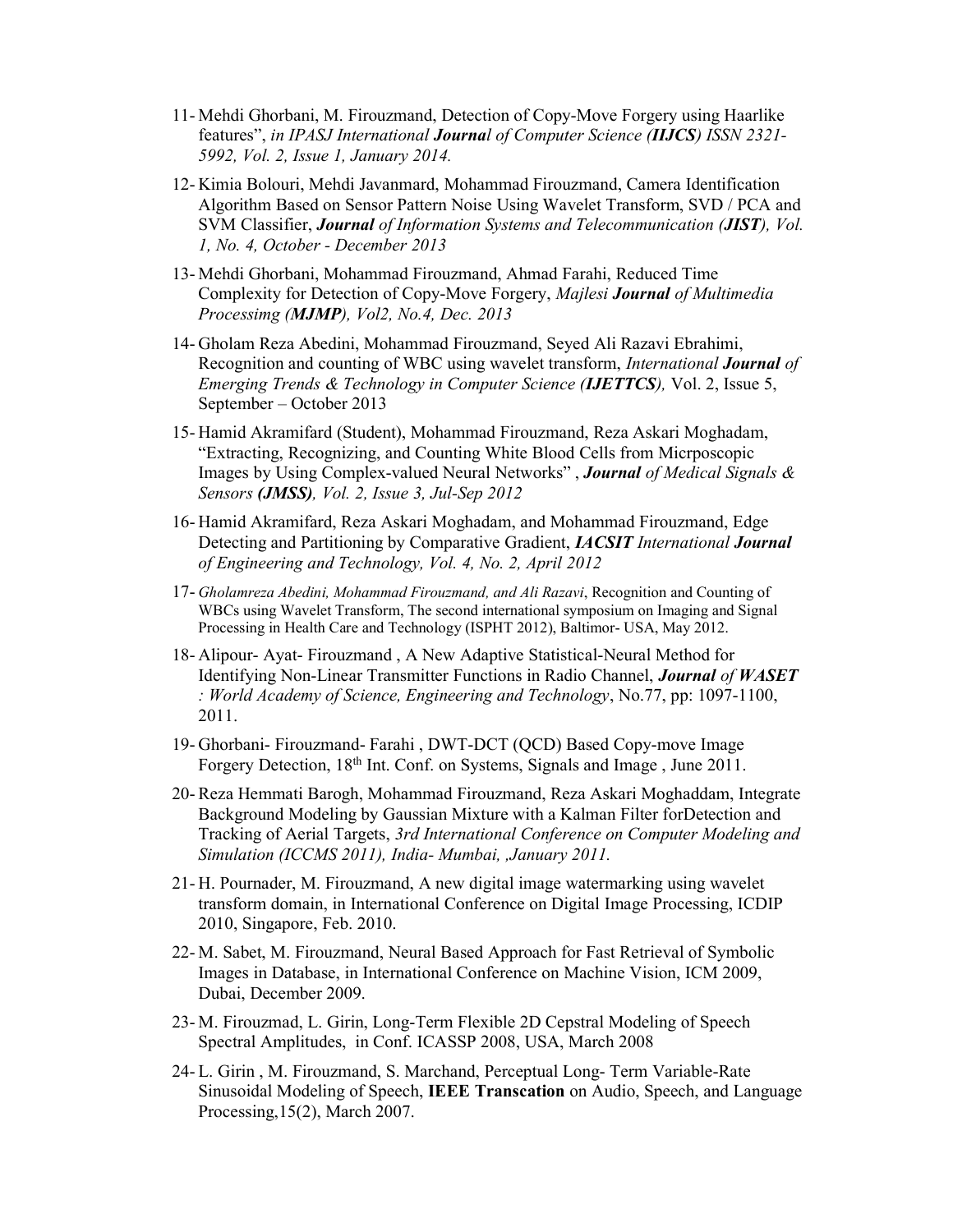- 25- M. Firouzmand, L. Girin, Modelisation 2D "frequnce-temp" des amplitudes spectrales, in 26<sup>th</sup> JEP2006, Dinard, France, June 2006.
- 26- M. Firouzmand, L. Girin, Comparing Several Models for Perceptual Long-Term Modeling of Amplitude and Phase Trajectories of Sinusoidal Speech, in Conf. INTERSPEECH 2005, Portugal. Oct. 2005.
- 27- M. Firouzmand, L. Girin, Perceptually Weighted Long Term Modeling of Sinusoidal Speech Amplitude Trajectories, in Conf. ICASSP 2005, USA. March 2005.
- 28- M. Firouzmand. L. Girin, S. Marchand, Long Term Modeling of Phase Trajectories within the Speech Sinusoidal Model Framework, in Conf. ICSLP 2004, South Korea, Sep. 2004.
- 29- M. Firouzmand, K. Rahimi, Speech Recognition, 13th Annual International Conf. of the IEEE Engineering in Medicine and Biology Society, Florida, USA, Nov. 1991.
- 30- M. Firouzmand, K. Rahimi, Speech Recognition, in International Conf. on DSP Applications and Technology, Berlin, Germany, Oct. 1991.
- -٣١ -شبيه سازي پروفيل حرارتي پستان نرمال و سرطاني توسط نرم افزار فلوئنت، محمد حسين حاتميه- محمد فيروزمند- افسانه عليخاصي، مجله علوم پزشكي رازي، دوره ٢٣ ، شماره ١٤٩ ، صفحات ٥٣ - ٦١ -آبان ١٣٩٥
	- -٣٢ پايش تغييرات حجم نسبي خون به روش نوري در فرآيند دياليز، بهادر دژاگه(دانشجو)- محمد فيروزمند- وحيدرضا نفيسي، دومين كنفرانس رويكردهاي نوين مهندسي پزشكي در حوزه قلب و عروق، تهران- ايران- بهمن٩٤
		- -٣٣ بهبود ديناميكي خون (فشار سيستول و فشار دياستول)، هاجر خليفه (دانشجو)- منوچهر اقبال- محمد فيروزمند -ناصر فتورايي، دومين كنفرانس رويكردهاي نوين مهندسي پزشكي در حوزه قلب و عروق، تهران- ايران -بهمن ٩٤
- -٣٤ بررسي تاثير عمق تومور بر روي پروفايل حرارتي شبيه سازي شده از سطح پستان، محمد حسين حاتميه(دانشجو -(محمد فيروزمند- افسانه عليخاصي، سومين كنفرانس بين المللي پژوهشهاي كاربردي در علوم كامپيوتر و فناوري اطلاعات، تهران – ايران- بهمن ٩٤
- -٣٥ بررسي تاثير اندازه تومور و موقعيت آن بر پروفايل حرارتي شبيه سازي شده پستان، محمد حسين حاتميه(دانشجو -(محمد فيروزمند- افسانه عليخاصي، كنفرانس بين المللي يافته هاي نوين در مهندسي برق و علوم كامپيوتر، تهران- ايران- شهريور ٩٤
	- -٣٦ جبران سازي اثر دما در اندازه گيري غلظت محلول دياليز مبتني بر هدايت سنجي، سامان جمشيدي (دانشجو -(محمد فيروزمند، سومين كنفرانس الكترومغناطيس مهندسي ايران، تهران- ايران- آذر ٩٣
- -٣٧ سنجش غلظت محلول دياليز به كمك هدايت سنجي به روش القايي، سامان جمشيدي (دانشجو)- محمد فيروزمند، سومين كنفرانس الكترومغناطيس مهندسي ايران، تهران- ايران- آذر ٩٣
- -٣٨كشف جعل كپي- انتقال تصاوير ديجيتال با استفاده از تبديل موجك و تجزيه ضرائب تبديل كسينوسي، مهدي قرباني، محمد فيروزمند، احمد فراهي، مجله علمي پژوهشي هوش محاسباتي در مهندسي برق، سال پنجم، شماره اول- بهار ٩٣
- -٣٩روشي جديد در خود تنظيمي سريع ميكروسكوپ جهت داشتن تصاوير ويدئويي با وضوح بالا، محمد مهدي زندي، محمد فيروزمند، محمد نجفي، كنفرانس مهندسي برق و توسعه پايدار با محوريت دستاوردهاي نوين در مهندسي برق، ايران- مشهد – بهمن ١٣٩٢
	- -٤٠ اضافه كردن امضاء ديجيتال بر روي خروجي پرينترها بصورت نامرئي، محمد فيروزمند، سمانه رزقي، اولين كنفرانس ملي بازيابي اطلاعات ايران، ايران- رودسر- خرداد ١٣٩٢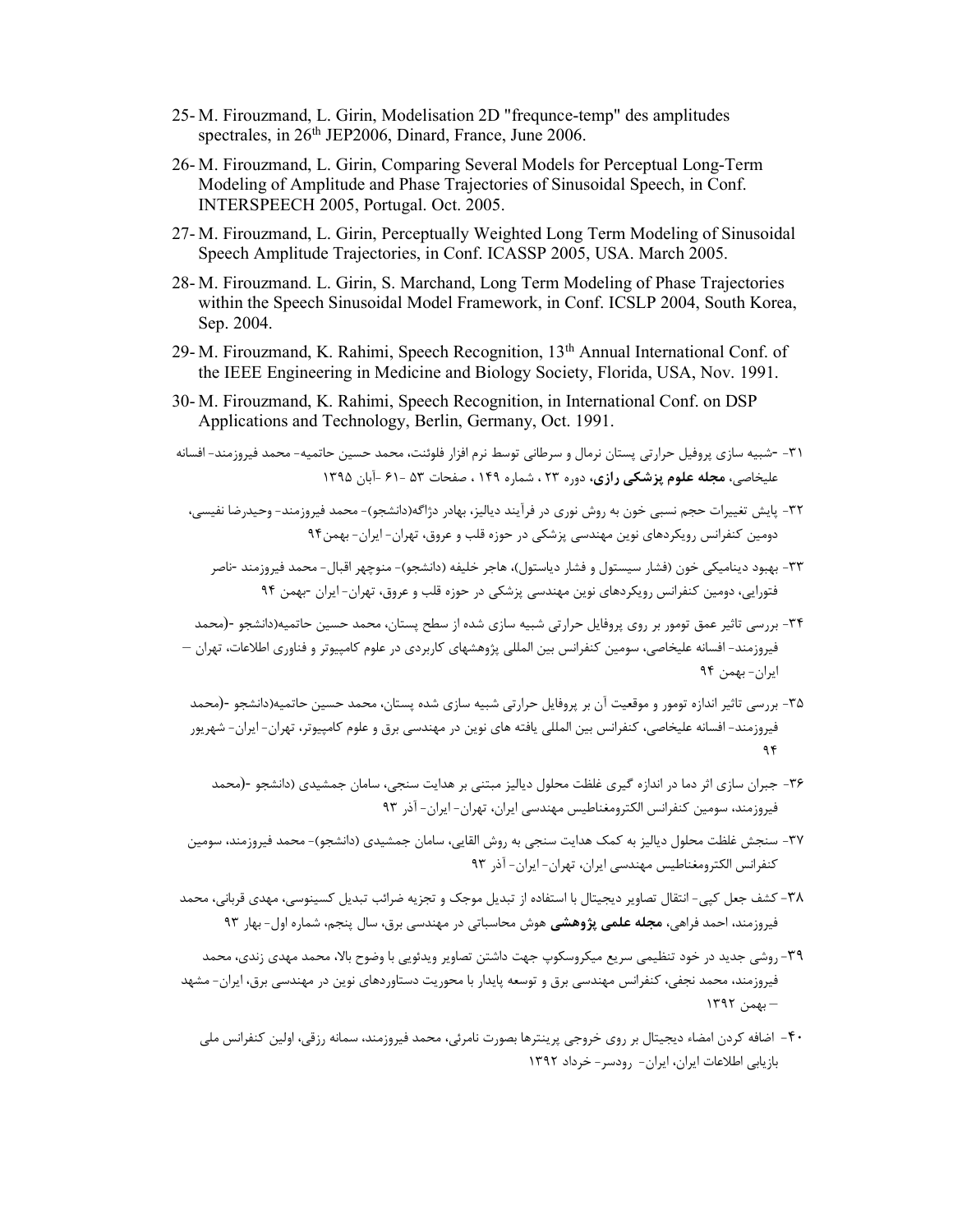- -٤١ الگوريتم شناسايي دوربين بر پايه الگوي نويز سنسور با استفاده از تبديل موجك ، PCA/SVD و طبقه بندي كننده SVM، كيميا بلوري٠ محمد فيروزمند، كنفرانس مهندسي برق T2013ICEE ، ايران – مشهد ارديبهشت ١٣٩٢
- -٤٢ بهينه سازي الگوريتم هافمن با توسعه دو بخشي، حميد جلايي پور- محمد فيروزمند، دومين كنفرانس ملي مهندسي نرم افزار، ايران- لاهيجان- آبان ١٣٩١
- -٤٣بررسي ويژگيهاي مطرح در Autofocusing، زهرا سياوشي- محمد فيروزمند، پانزدهمين كنفرانس دانشجويي مهندسي برق ايران، كاشان – شهريور ١٣٩١
- -٤٤ system passive ,thermoregulation human of Models، مائده نوري- احسان فيروزفر- محمد فيروزمند، نهمين همايش ملي دانشجويي مهندسي شيمي، قوچان شهريور ١٣٩١
	- محمد -فيروزفر احسان -نوري مائده ، Mathematical models of bioheat transfer in biological tissues -٤٥ فيروزمند، نهمين همايش ملي دانشجويي مهندسي شيمي، قوچان شهريور ١٣٩١
- -٤٦ كاربرد نرم افزارفلوئنت در شبيه سازي دو بعدي و سه بعدي انتقال حرارت بازو در درجه محيطي ١٠ درجه سانتيگراد، احسان فيروز فر ، مائده نوري، علي آراسته نوده ، محمد فيروزمند، اولين همايش ملي كاربرد سيستم هاي هوشمند در علوم و صنايع، قوچان اسفند ١٣٩١
- -٤٧ ارائه مدل دو بعدي انتقال حرارت دست انسان در درجه حرارت محيطي ٤٠درجه سانتي گراد توسط پيش پردازنده گمبيت و نرم افزار فلوئنت، احسان فيروز فر ، مائده نوري، علي آراسته نوده ، محمد فيروزمند، اولين همايش ملي كاربرد سيستم هاي هوشمند در علوم و صنايع، قوچان اسفند ١٣٩١
- -٤٨مدل سازي دو بعدي انتقال حرارت دست انسان در درجه حرارت محيطي در دماي ٣٠ درجه سانتي گراد، احسان فيروز فر ، مائده نوري، علي آراسته نوده ، محمد فيروزمند، هفتمين كنفرانس دانشجويي مهندسي مكانيك ايران 2013STU ، ايران – تهران اسفند ١٣٩١
	- -٤٩ شناسايي و شمارش گلبول هاي سفيد خون با استفاد از تبديل ويولت، غلامرضا عابديني، فيروزمند، پنجمين كنفرانس ملي - سراسري سلامت الكترونيكي و كاربردهاي ICT در پزشكي، ايران -دانشگاه تبريز، خرداد ٩١
- -٥٠ شناسايي محتوايي تصوير توسط هيستوگرام واقعي رنگ و خصوصيات فيزيكي شكل و شبكه هاي عصبي مختلط، اكرمي فر، فيروزمند، چهارمين كنفرانس فناوري اطلاعات و دانش 2012IKT ،دانشگاه صنعتي بابل، خرداد ٩١
- -٥١ بازيابي تصوير بر اساس محتواي رنگ تصوير و گراف دو بخشي، فرهاد سپهريان- محمد فيروزمند، دومين كنفرانس مهندسي برق و الكترونيك ايران 2011ICEEE، دانشگاه آزاد اسلامي گناباد، تير ١٣٩٠
	- -٥٢ كشف جعل كپي-انتقال تصاوير ديجيتال در يك مرور كلي، قرباني- فيروزمند- فراهي، چهاردهمين كنفرانس دانشجويي مهندسي برق ايران- كرمانشاه، شهريور ٩٠
	- -٥٣رويكردهاي مبتني بر بلوك بندي همپوشان براي كشف جعل كپي- انتقال تصاوير ديجيتال، قرباني- فيروزمند- فراهي، اولين كنفرانس ملي هوش مصنوعي در مهندسي برق و كامپيوتر 2012 NCAI، ايران- بهبهان، فروردين ٩١
- -٥٤تكنيكهاي تحريف و كشف جعل تصاوير ديجيتال، قرباني- فيروزمند- فراهي، اولين كنفرانس ملي هوش مصنوعي در مهندسي برق و كامپيوتر 2012 NCAI، ايران- بهبهان، فروردين ٩١
- -٥٥ بهبود بازشناسي چهره از طريق حذف تنوعات حالت با شبكه هاي عصبي، مريم اسلامي فر، محمد فيروزمند، رضا عسكري مقدم- مجله هوش مصنوعي و بزار دقيق، سال پنجم شماره ٣ پياپي ٢٧ سال ١٣٩٠
- -٥٦ الگوي الگوريتم هافمن با ارتفاع درخت محدود، جلايي- فيروزمند، اولين همايش رويكردهاي نوين در مهندسي كامپيوتر و فناوري اطلاعات، خرداد ٩٠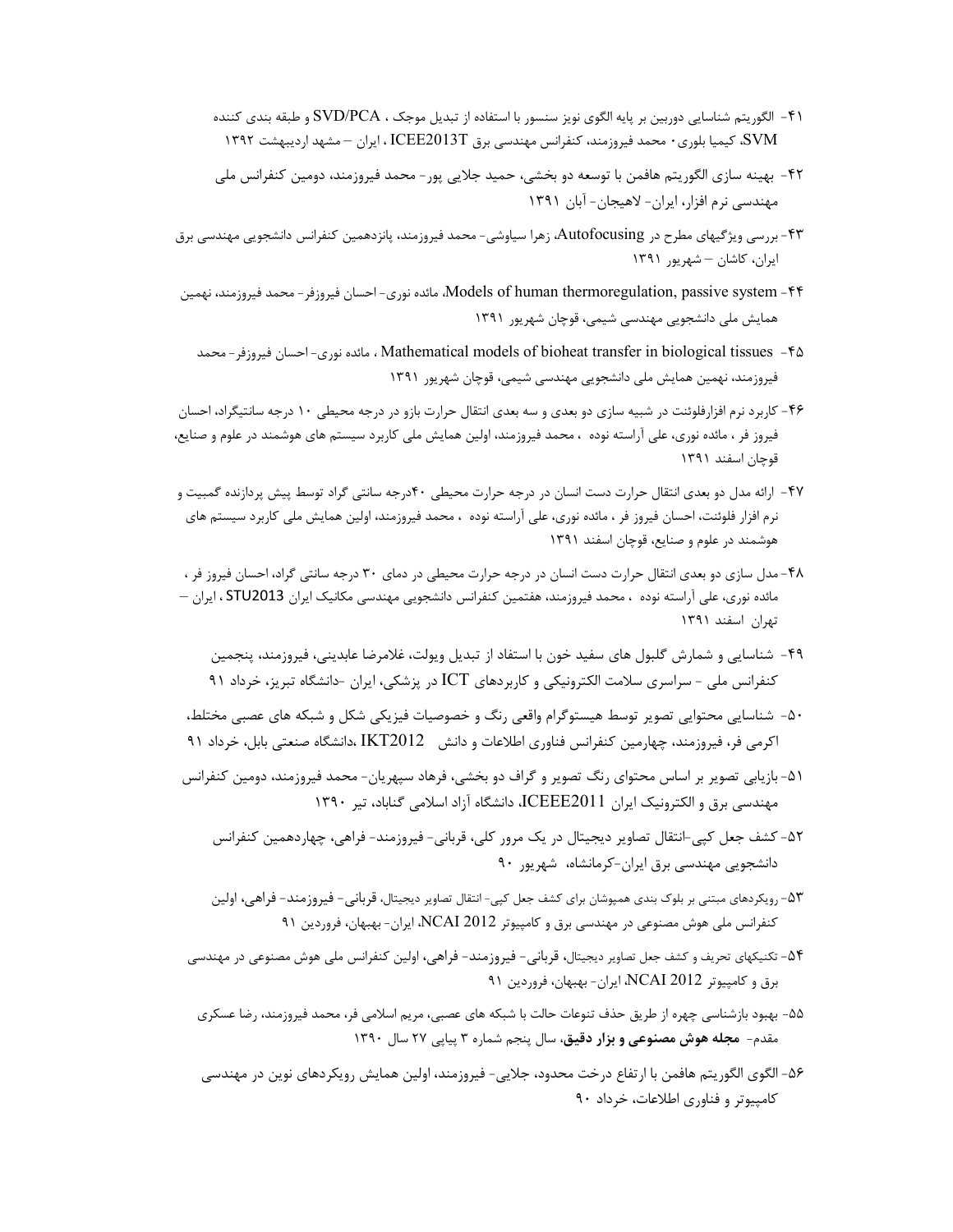- -۵٧ متافازياب اتوماتيك بكمك تصويربرداري ميكروسكوپي و پردازش تصوير، شانزدهمين كنفرانس مهندسي پزشكي ايران، دانشگاه علوم پزشكي تهران، دي ١٣٨٨
- -۵٨ يك روش جديد ذخيره و بازيابي داده ها با استفاده از شبكه عصبي، اولين همايش دانشجويي مهندسي كامپيوتر، تهران واحد علوم و تحقيقات، اسفند ١٣٨٧
- -۵٩ تائيد سنديت تصاوير باينري با الگوريتم نهان نگاري طيف گسترده بر اساس تبديل موجك باينري، اولين همايش دانشجويي مهندسي كامپيوتر، تهران واحد علوم و تحقيقات، اسفند ١٣٨٧
- -۶٠ طراحي و ساخت ماژول بيكربنات سديم با هدف ارثقاي كيفيت دياليز، پانزدهمين كنفرانس مهندسي پزشكي ايران، مشهد، بهمن ١٣٨٧
	- -۶١ طراحي و ساخت آشكار ساز نشت خون در دستگاه همو دياليز، دوازدهمين كنفرانس مهندسي برق ايران، شيراز، ارديبهشت ١٣٨٢
- -۶٢ بررسي ورود هوا در مسيرهاي مرتبط به عروق بيمار، سومين كنفرانس دانشجويي مهندسي پزشكي ايران، دانشگاه شاهد- تهران ، ارديبهشت ١٣٨١
- -۶٣ طراحي و ساخت آشكار ساز حباب هوا، سومين كنفرانس دانشجويي مهندسي پزشكي ايران، دانشگاه شاهد-تهران ، ارديبهشت ١٣٨١
	- -۶۴ فشرده سازي سيگنالهاي قلب، مجموعه سمينارهاي دانشكده برق دانشگاه صنعتي شريف، بهمن ١٣٧٠
		- -۶۵ تشخيص كلام توسط كامپيوتر، كنفرانس ميكرو ،٦٩ دانشگاه صنعتي شريف- تهران، اسفند ١٣٦٩

## راهنمايي و مشاوره پايان نامه ها

- -١ راهنمايي پايان نامه دكتري با عنوان "تفسير تصاوير سونوگرافي بكمك تصاوير ترموگرافي در تشخيص سرطان سينه " شروع فروردين ٩٥ – سيده شهربانو فلاحيه حميدپور
- -٢ راهنمايي پايان نامه دكتري با عنوان "دسته بندي نيمه خودكار نواحي مشكوك در تصاوير ترموگرام سينه با استفاده از فضاي ويژگي آماري بهينه و شبكه هاي عصبي مصنوعي" شروع آبان ٩٢ – پايان شهريور -٩٥ دانشجو احسان لشكري
	- -٣ راهنمايي پايان نامه كارشناسي ارشد با عنوان "پايش تغييرات حجم خون بيماران دياليزي به روش نوري در فرآيند همودياليز " شروع خرداد ٩٣ – دفاع ارديبهشت ٩۵- دانشجو بهادر دژاگه
- -٤ راهنمايي پايان نامه كارشناسي ارشد با عنوان "پايش علائم حياتي بكمك پردازش تصاوير ويدئويي بر روي تلفن همراه" ٥٠ -%شروع تير ٩٤ – دفاع تابستان -٩٦ محمد هادي خاتمي
	- -٥ راهنمايي پايان نامه كارشناسي ارشد با عنوان "طراحي و ساخت شبيه ساز بيمار (فانتوم آب) براي ارزيابي تجهيزات پزشكي داراي تشعشع (شتاب دهنده خطي پزشكي)" ٥٠ %-شروع خرداد ٩٣ – دفاع ارديبهشت ٩٥ -فريد فخرآبادي
	- -٦ راهنمايي پايان نامه كارشناسي ارشد با عنوان "طراحي و پياده سازي يك سيستم تشخيصي- درماني براي اختلال كمبود توجه / تكانشگري"۶۰ -/شروع بهمن ٩٣ – دفاع تابستان ٩۶- سميرا سادات سيدي مطلق
		- -٧ مشاوره پايان نامه كارشناسي ارشد با عنوان" الگوريتم تشخيص نوع دوربين بر اساس SPN و با استفاده از PCA/SVD و طبقهبندي كننده SVM "پائيز -٩٢ كيميا بلوري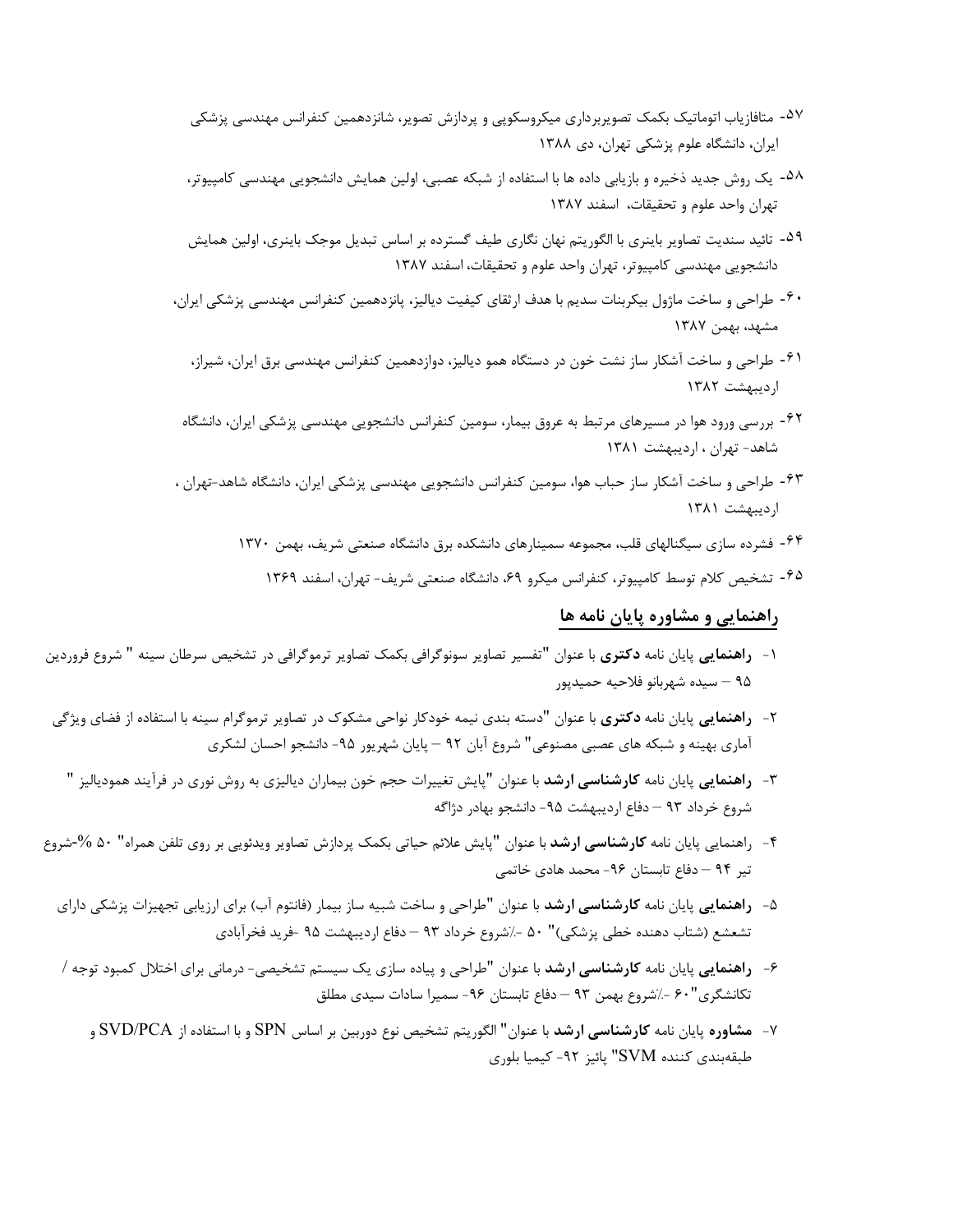- -٨ راهنمايي پايان نامه كارشناسي ارشد با عنوان "اتوفوكوسينگ بلادرنگ تصاوير ميكروسكوپي ويدئويي با هدف كاربرد در متافازياب اتوماتيك" شهريور -٩٢ محمد مهدي زندي- داشنگاه آزاد اسلامي اراك
- -٩ مشاوره پايان نامه كارشناسي ارشد باعنوان" شبيه سازي انتقال حرارت و تنظيم دمايي در بدن انسان"- بهمن -٩١ مائده نوري- دانشگاه آزاد اسلامي قوچان
- -١٠راهنمايي پايان نامه كارشناسي ارشد با عنوان"ارائه روشي جهت توليد نقشه مدار از برد چاپي" زمستان -٩١ حسام قنبري فرديد
	- ١١- **راهنمايي** پايان نامه **كارشناسي ارشد** با عنوان "شناسايي و شمارش گليولهاي سفيد خون با استفاده از تبديل موجك" خرداد -١٣٩١ غلامرضا عابديني
- ١٢- **مشاوره** پايان نامه **كارشناسي ارشد** با عنوان " درك تصوير توسط شبكه هاي عصبي مختلط" مهر ١٣٩١- حميدرضا اكرمي فرد

-١٣راهنمايي پايان نامه كارشناسي با عنوان "طراحي سيستم Focusing Auto براي يافتن متافازها" آبان -١٣٩١ خانم زهرا سياوشي

- -١٤مشاوره پايان نامه كارشناسي ارشد با عنوان"نهان نگاري اطلاعات در ويدئو با استفاده از ويولت مقاوم در برابر انواع حملات" تابستان -١٣٩١ مجيد معصومي
	- ١۵- **راهنمايي** پايان نامه **كارشناسي ارشد** با عنوان: "واترماركينگ صوت ديجيتال" تير ٩٠ <sub>ر</sub>سول آقايي
- ۱۶- **راهنمايي** پايان نامه **كارشناسي ارشد** با عنوان: " الگوريتمي بهبود يافته مبتني بر تبديل موجک و تجزيه ضرايب كمي سازي تبديل كسينوسي گسسته براي كشف جعل كپي- انتقال تصاوير ديجيتال" تير -٩٠ مهدي قرباني
	- ١٧- مشاوره پايان نامه كارشناسي ارشد با عنوان: "آگاهي موقعيتي با رويكرد شناخت راديويي با استفاده از روش آماري- عصبي" فروردين -٩٠ هادي عليپور
- ١٨- **راهنمايي** پايان نامه **كارشناسي ارشد** با عنوان: "ارائه يك روش تلفيقي براي آشكا سازي و رديابي يك جسم پرنده ناشناخته در زمينه آسمان" ارديبهشت ٩٠ - رضا همتي باروق
- -١٩راهنمايي پايان نامه كارشناسي ارشد با عنوان: "بازشناسي مقاوم چهره با استفاده از شبكههاي عصبي" اسفند ٨٩ مريم اسلامي فر
	- -٢٠راهنمايي پايان نامه كارشناسي ارشد با عنوان: "متافازياب اتوماتيك اتوماتيك بكمك پردازش تصوير" آذر ٨٩ علي عطاري لر
	- -٢١راهنمايي پايان نامه كارشناسي ارشد با عنوان: "ارائهي روشي جديد براي واترماركينگ تصاوير رقمي با استفاده از تبديل ويولت" اسفند سال ٨٨ - هادي پور نادر

## دوره هاي آموزشي

- -١ شركت در دوره آموزشي انتقال تكنولژي دستگاههاي همودياليز در كشور آلمان
- -٢ اجراي دوره آموزش فني و اپراتوري دستگاههاي همودياليز مدل A2000 IROST براي كادر فني و پرستاري بخش دياليز بيمارستان دمشق در كشورسوريه
- -٣ اجراي دوره هاي آموزشي كاليبراسيون و كنترل كيفي دستگاههاي همودياليز براي كادر فني دستگاههاي همودياليزمدل A2000 IROST مستقر در بيمارستانهاي داخل كشور

## اجرا/همكاري در پروژه هاي تحقيقاتي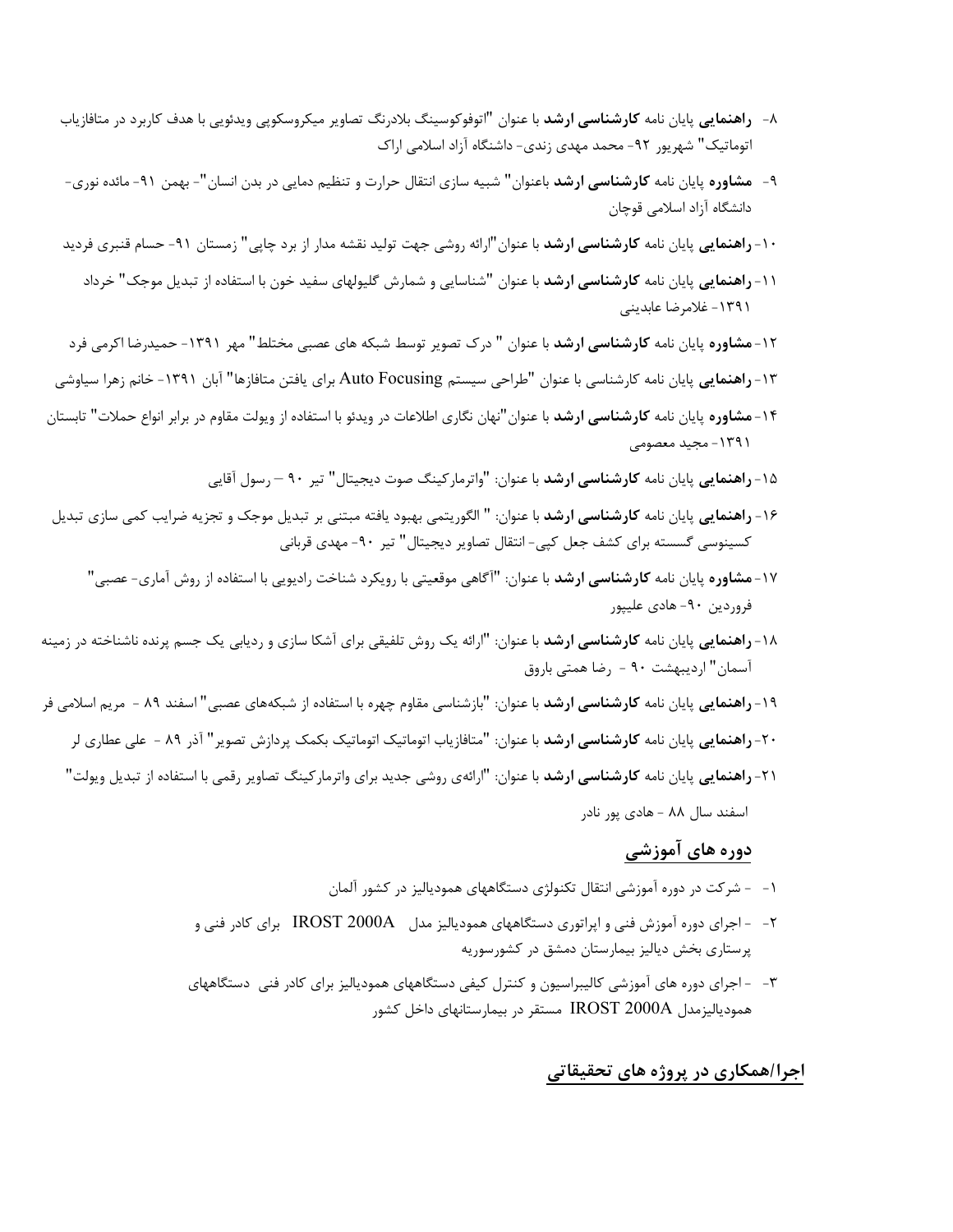- .١ طراحي و ساخت و كسب دانش فني ECG-Holter و استاندارد سـازي آن- طـرف قـرار داد شـركت فــن يــار طــب پرســين شـروع خرداد ٩٥ پيش بيني اتمام پروژه خرداد ٩٧
- .٢ دسته بندي نيمه خودكار نواحي مشكوك در تصاوير ترمـوگرام سـينه بـا اسـتفاده از فضـاي ويژگـي آمـاري بهينـه و شـبكه عصـبي مصنوعي خرداد -١٣٩٣ پيش بيني اتمام پروژه تا خرداد ١٣٩٥
	- .٣ طراحي و ساخت تستر همودياليز- اسفند -١٣٩٠ آبان١٣٩٢
	- .٤ طراحي و ساخت دستگاه نبض نگار جهت استفاده در طب سنتي -١٣٨٩ ١٣٩١
	- .٥ بهينه سازي و ارتقاي ويژگيهاي نسل چهارم دستگاه كليه مصنوعي جهت توليد انبوه و اخذ CE -١٣٨٨ ١٣٩١
- .٦ طراحي و ساخت ٥٠ دستگاه مـاژول بيكربنـات سـديم و نصـب آنهـا بـر روي ٤١ دسـتگاه ديـاليز نسـل سـوم (B2000 IRSOT( ١٣٨٨-١٣٨٧
- .٧ طراحي و ساخت ماجول بيكربنات سديم(پودري و مايع) قابل نصـب بـر روي دسـتگاههاي ديـاليز مـدلA2000 IROST -١٣٨٦ ١٣٨٧
	- .٨ طراحي و ساخت سيستم رايانه اي آموزش قرآن كريم ١٣٨٢-١٣٨١
	- .٩ طرح نيمه صنعتي ساخت دستگاه پالايش و تصفيه خون بصورت تمام كامپيوتري ١٣٧٨ الي ١٣٨١
	- .١٠ طرح پژوهشي طراحي و ساخت دستگاه تصفيه آب به روش اسمز معكوس (RO (١٣٧٨ الي ١٣٨١
		- .١١ طرح نيمه صنعتي ساخت دستگاههاي همودياليز مدل A2000 IROST ١٣٧٥ الي ١٣٧٨
- .١٢ طراحي و پياده سازي نرم افزار ارتباطي در محيط وينـدوز بـا مجموعـه پـردازش سـيگنال ديجيتـال 25 IROTEX ١٣٧٦ الـي ١٣٧٧
	- .١٣ ايجاد پايگاه آموزشي پردازش سيگنال ديجيتال ١٣٧٥ الي ١٣٧٧
	- .١٤ طرح پژوهشي طراحي و ساخت يك نمونه دستگاه همودياليز ١٣٧٣ الي ١٣٧٥
		- .١٥ طرح پژوهشي آموزش صحبت كردن به افراد ناشنوا ١٣٧٣ الي ١٣٧٥
			- .١٦ طرح پژوهشي تبديل گفتار به متن ١٣٧٣الي١٣٧٤
			- .١٧ طرح تحقيقاتي ثبت علائم حياتي انسان ١٣٧٢الي١٣٧٣
			- .١٨ طرح بهينه سازي Vocoder LPC ١٣٧١ الي ١٣٧٢
	- .١٩ طراحي و ساخت رمز كننده تلفني bps2400 LPC با استفاده از25C320TMS ١٣٧٠ الي ١٣٧١

### نظارت طرحهاي تحقيقاتي

- -١ تعداد هشت طرح زير نظر مركز طرحهاي كلان ملي- معاونت علمي رياست جمهوري ١٣٩٠ الي ١٣٩٣
	- -٢ طرح دياليز صفاقي ١٣٨٩ الي ١٣٩٠
	- -٣ طرح نيمه صنعتي ردياب ديجيتال تصوير١٣٧٩ الي ١٣٨٢
	- -٤ طرح نيمه صنعتي Logger-Voice ١٣٧٩ الي ١٣٨١